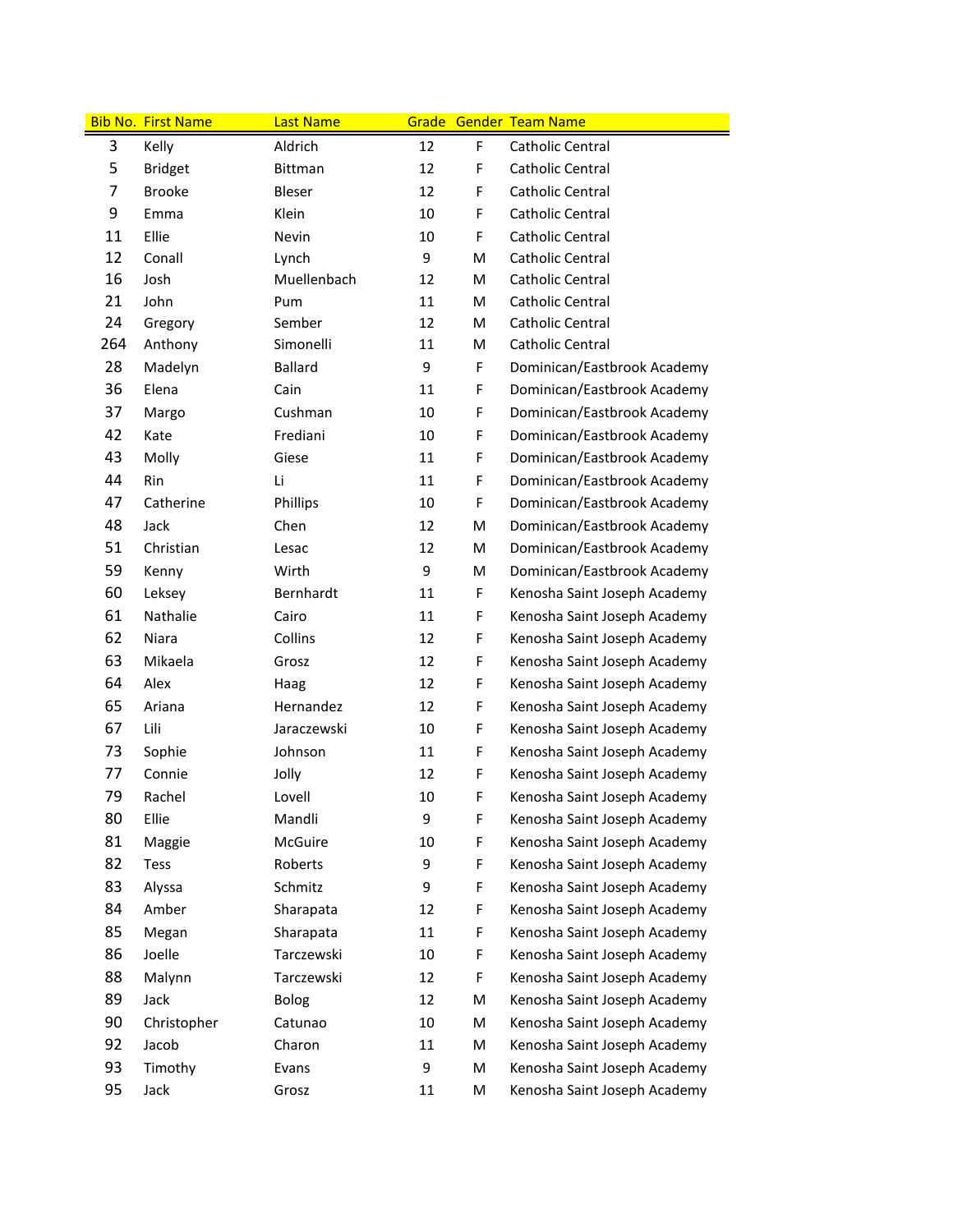| 96  | Scott    | Grymkoski       | 12 | M  | Kenosha Saint Joseph Academy |
|-----|----------|-----------------|----|----|------------------------------|
| 98  | Nick     | Harron          | 10 | M  | Kenosha Saint Joseph Academy |
| 104 | John     | Hodge           | 11 | M  | Kenosha Saint Joseph Academy |
| 106 | Val      | laquinta        | 9  | M  | Kenosha Saint Joseph Academy |
| 116 | Joey     | Ilada           | 11 | M  | Kenosha Saint Joseph Academy |
| 119 | Matt     | Mandli          | 11 | M  | Kenosha Saint Joseph Academy |
| 120 | Cameron  | Mills           | 11 | M  | Kenosha Saint Joseph Academy |
| 121 | Michael  | Mullen          | 9  | M  | Kenosha Saint Joseph Academy |
| 123 | Luke     | <b>Nuzzo</b>    | 10 | M  | Kenosha Saint Joseph Academy |
| 125 | Gabe     | Pienkos         | 11 | M  | Kenosha Saint Joseph Academy |
| 126 | Michael  | Pienkos         | 9  | M  | Kenosha Saint Joseph Academy |
| 129 | Ben      | Scopp           | 11 | M  | Kenosha Saint Joseph Academy |
| 134 | Sam      | Speca           | 10 | M  | Kenosha Saint Joseph Academy |
| 136 | George   | Zeller          | 11 | M  | Kenosha Saint Joseph Academy |
| 137 | Lauren   | Jurss           | 9  | F. | Martin Luther                |
| 141 | Emma     | Kallas          | 10 | F  | Martin Luther                |
| 142 | Alia     | Liu             | 11 | F  | Martin Luther                |
| 148 | Isabela  | Raymann-Scherer | 12 | F  | Martin Luther                |
| 153 | Jessica  | Rohleder        | 10 | F  | Martin Luther                |
| 165 | Alyz     | Stroud          | 10 | F  | Martin Luther                |
| 173 | Zakiya   | Williams        | 9  | F  | Martin Luther                |
| 174 | Joe      | Bender          | 12 | M  | Martin Luther                |
| 177 | Jared    | <b>Brandt</b>   | 12 | M  | Martin Luther                |
| 180 | Thomas   | <b>Breiling</b> | 9  | M  | Martin Luther                |
| 182 | Harry    | Hua             | 12 | M  | Martin Luther                |
| 184 | Alex     | Kaboskey        | 10 | M  | Martin Luther                |
| 201 | Wesley   | Kelly           | 10 | M  | Martin Luther                |
| 203 | Josh     | Klement         | 10 | M  | Martin Luther                |
| 208 | Eric     | Liu             | 11 | M  | Martin Luther                |
| 209 | Marshall | Liu             | 11 | M  | Martin Luther                |
| 211 | Louis    | Luo             | 10 | M  | Martin Luther                |
| 212 | Adam     | Sha             | 12 | M  | Martin Luther                |
| 216 | Jacob    | Sievert         | 11 | M  | Martin Luther                |
| 228 | Austin   | Uhlig           | 12 | M  | Martin Luther                |
| 232 | Anna Mae | Dixon           | 9  | F. | Racine Saint Catherine's     |
| 234 | McKenna  | Lewis           | 11 | F. | Racine Saint Catherine's     |
| 237 | Sam      | Lofton          | 9  | F. | Racine Saint Catherine's     |
| 241 | Abby     | Reinhold        | 10 | F. | Racine Saint Catherine's     |
| 244 | Eliza    | Rushlow         | 12 | F. | Racine Saint Catherine's     |
| 245 | Carmen   | Sosa            | 9  | F. | Racine Saint Catherine's     |
| 246 | Madeline | Sosa            | 11 | F. | Racine Saint Catherine's     |
| 249 | Mary     | Torine          | 11 | F. | Racine Saint Catherine's     |
| 260 | Emily    | Wentorf         | 11 | F. | Racine Saint Catherine's     |
| 261 | Natallie | Witek           | 12 | F  | Racine Saint Catherine's     |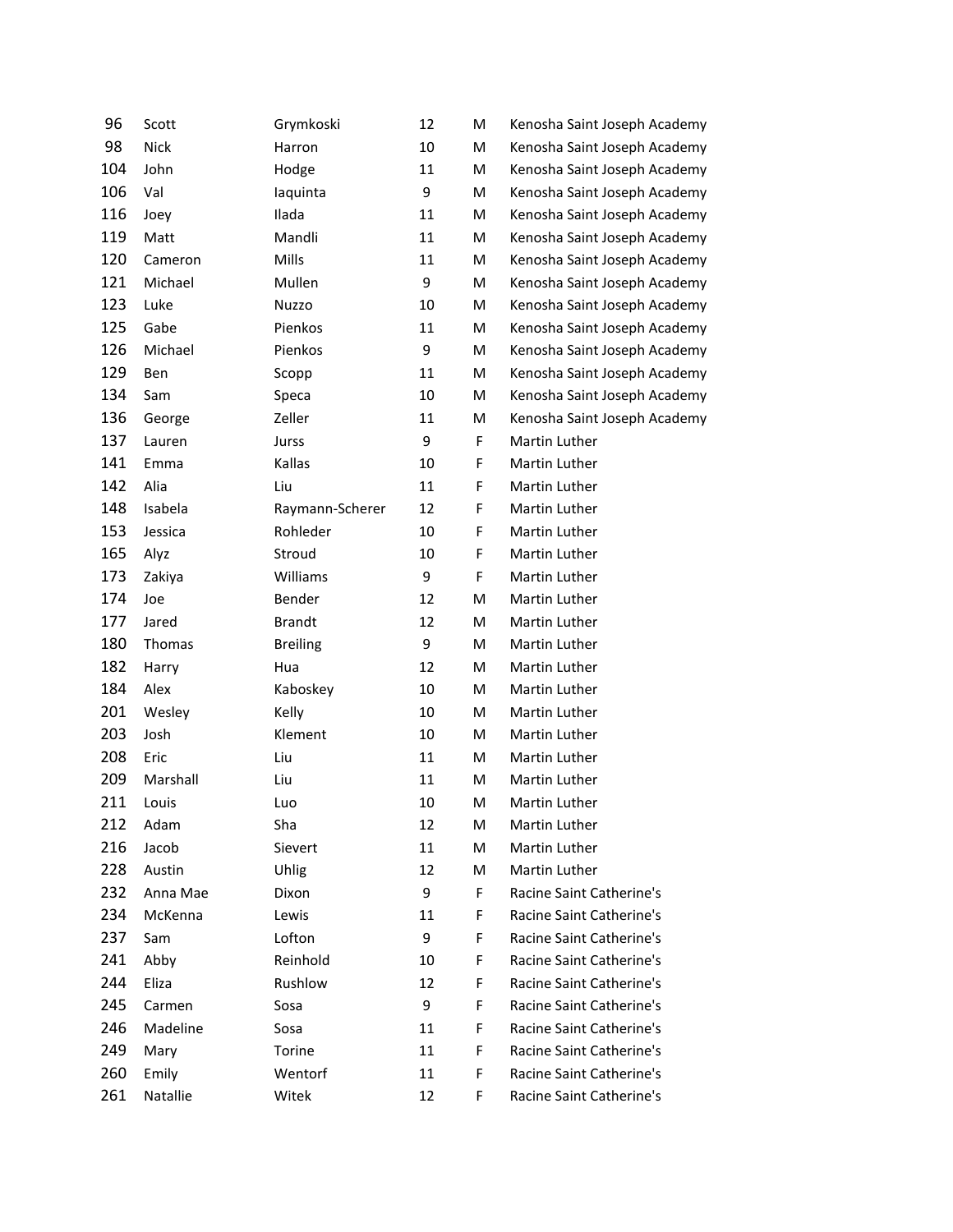| 262        | Kim           | Wollenberg    | 11      | F      | Racine Saint Catherine's                 |
|------------|---------------|---------------|---------|--------|------------------------------------------|
| 270        | Cole          | Dixon         | 10      | м      | Racine Saint Catherine's                 |
| 272        | Santiago      | Espinioza     | 11      | м      | Racine Saint Catherine's                 |
| 274        | <b>Nick</b>   | Ignasiak      | 12      | м      | Racine Saint Catherine's                 |
| 277        | Joe           | Paiga         | 9       | м      | Racine Saint Catherine's                 |
| 278        | Alex          | Pawlowski     | 12      | м      | Racine Saint Catherine's                 |
| 281        | Marcelo       | Sosa          | 9       | M      | Racine Saint Catherine's                 |
| 283        | Lydia         | Bakala        | 11      | F      | <b>Saint Thomas More</b>                 |
| 307        | Emma          | Dang          | 11      | F      | <b>Saint Thomas More</b>                 |
| 321        | Emma          | Dolata        | 11      | F      | Saint Thomas More                        |
| 351        | Holly         | Gilvary       | 11      | F      | Saint Thomas More                        |
| 357        | Franny        | Hamilton      | 12      | F      | <b>Saint Thomas More</b>                 |
| 366        | Isabel        | Jimenez       | 9       | F      | Saint Thomas More                        |
| 389        | Rebecca       | Schubilske    | 11      | F      | <b>Saint Thomas More</b>                 |
| 394        | Julia         | Sharafinski   | 10      | F      | <b>Saint Thomas More</b>                 |
| 398        | Zoe           | Shi           | 11      | F      | Saint Thomas More                        |
| 406        | Kaleigh       | Van Handel    | 11      | F      | Saint Thomas More                        |
| 413        | Colin         | Chen          | 12      | м      | Saint Thomas More                        |
| 427        | Eduardo       | Estevez       | 12      | M      | Saint Thomas More                        |
| 432        | Jorge         | Munoz-Flores  | 10      | м      | <b>Saint Thomas More</b>                 |
| 437        | Anthony       | Niemiec       | 12      | м      | <b>Saint Thomas More</b>                 |
| 438        | Grant         | Olander       | 11      | м      | Saint Thomas More                        |
| 440        | Mike          | Schubring     | 12      | м      | Saint Thomas More                        |
| 442        | Declan        | Swayne        | 12      | М      | Saint Thomas More                        |
| 461        | Lorreli       | Fischer       | 9       | F      | Shoreland Lutheran                       |
| 469        | Jenna         | Kassen        | 10      | F      | Shoreland Lutheran                       |
| 470        | Bethany       | Koepke        | 11      | F      | Shoreland Lutheran                       |
| 471        | Ashley        | Pimentel      | 11      | F      | Shoreland Lutheran                       |
| 475        | Jessi         | Pimentel      | 12      | F      | Shoreland Lutheran                       |
| 479        | Jenna         | Pruess        | 11      | F      | Shoreland Lutheran                       |
| 502        | Miriam        | Zarling       | 11      | F      | Shoreland Lutheran                       |
| 514        | Johnny        | Innamorato    | 9       | M      | Shoreland Lutheran                       |
| 520        | Aaron         | Jones         | 12      | M      | Shoreland Lutheran                       |
| 522        | Andrew        | Koestler      | 10      | M      | Shoreland Lutheran                       |
| 524<br>528 | Caleb<br>Noah | Lash<br>Olsen | 10<br>9 | M<br>M | Shoreland Lutheran<br>Shoreland Lutheran |
| 541        | Hunter        | Pecard        | 12      | M      | Shoreland Lutheran                       |
| 348        | Richard       | Schaefer      | 9       | M      | Shoreland Lutheran                       |
| 550        | Kaja          | Baran         | 9       | F      | The Prairie School                       |
| 563        | Hannah        | Hua           | 9       | F      | The Prairie School                       |
| 599        | Emma          | Knoell        | 9       | F      | The Prairie School                       |
| 602        | Kerra         | Madson        | 11      | F      | The Prairie School                       |
| 675        | Anna          | Milonas       | 10      | F      | The Prairie School                       |
| 727        | Kallia        | Reske         | 11      | F      | The Prairie School                       |
| 734        | Trinity       | Schmidt       | 10      | F      | The Prairie School                       |
|            |               |               |         |        |                                          |